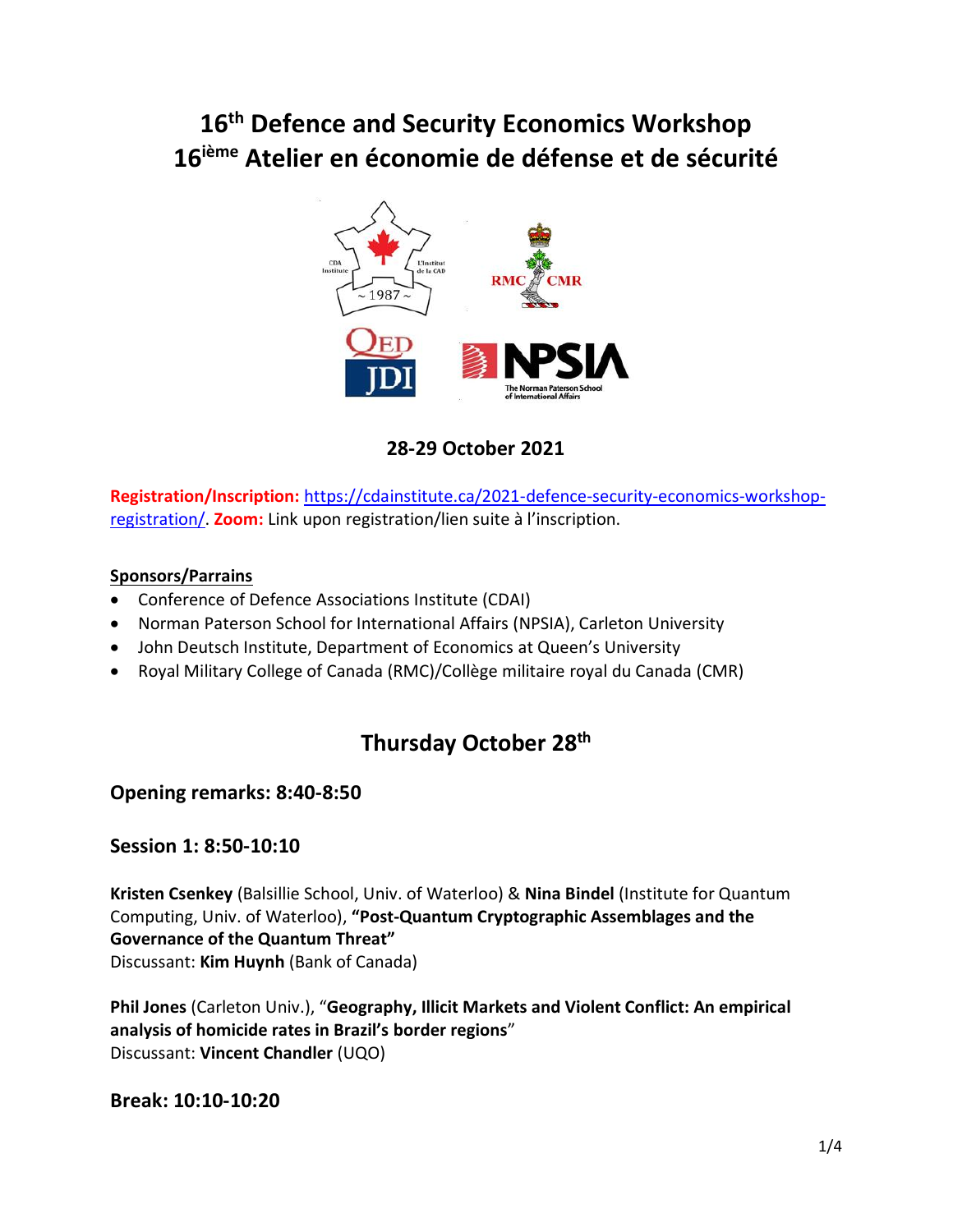### **Session 2: 10:20-12:20**

**Keith Hartley** (Univ. of York, U.K.), "**Augustine Weapons Systems and the Future of Defence Industries**"

Discussant: **Ugurhan Berkok** (RMC & Queen's Univ.) & **Binyam Solomon** (DRDC & Carleton Univ.)

**Bohuslav Pernica** (Univ. of Pardubice, Czechia), "**Development of the Czech defence spending in the view of the Kingdon's multiple-streams framework**" Discussant: **Binyam Solomon** (DRDC & Carleton Univ.)

**Sebastián Briones** (Univ. de Chile), "**Transparency in defence resource planning: why so few?**" Discussant: **John McCormack** (Cardiff Metropolitan University)

**Lunch 12:20-13:00**

### **Session 3: 13:00-15:00**

**Amit Loewenthal** (Univ. of Potsdam), Sami H. Miaari (Tel-Aviv Univ.*,* Univ. of Oxford & IZA) & Anke Hoeffler (Univ. of Konstanz), "**Aid and Radicalization: The Case of Hamas in the West Bank and Gaza**"

Discussant: **Eli Berman** (Univ. of California, San Diego)

**Kweku Opoku-Agyemang** (Univ. of California, Berkeley), **"The Economics of Terrorism and Social Media"** Discussant: **Alex Chernoff (Bank of Canada)**

Marion Bogers (Netherlands Defence Academy), **Robert Beeres** (Netherlands Defence Academy) & Joseph Soeters (Tilburg University), **"Is there a relation between participation in UN peacekeeping operations and the UNSC elections?"** Discussant: **Patrick Alexander** (Bank of Canada)

**Break: 15:00-15:10**

## **Session 4: 15:10-16:30**

**Victor Munro** (NPSIA, Carleton Univ.), "**The attributes of insider threat typology - An analysis of motivational and behavioural attributes related to the violent extremist insider threat type**" Discussant: **Ryan Compton** (University of Manitoba)

**Eli Berman** (Univ. of California, San Diego), Alexei Abrahams (Univ. of Toronto), Prabin Khadka (Univ. of Essex), Esteban Klor (Hebrew Univ. of Jerusalem) & John Powell (Stanford Univ.), "**Mostly Deterred: An Episodic Analysis of the Israel-Gaza Conflict**" Discussant: **Matt Webb** (Carleton University)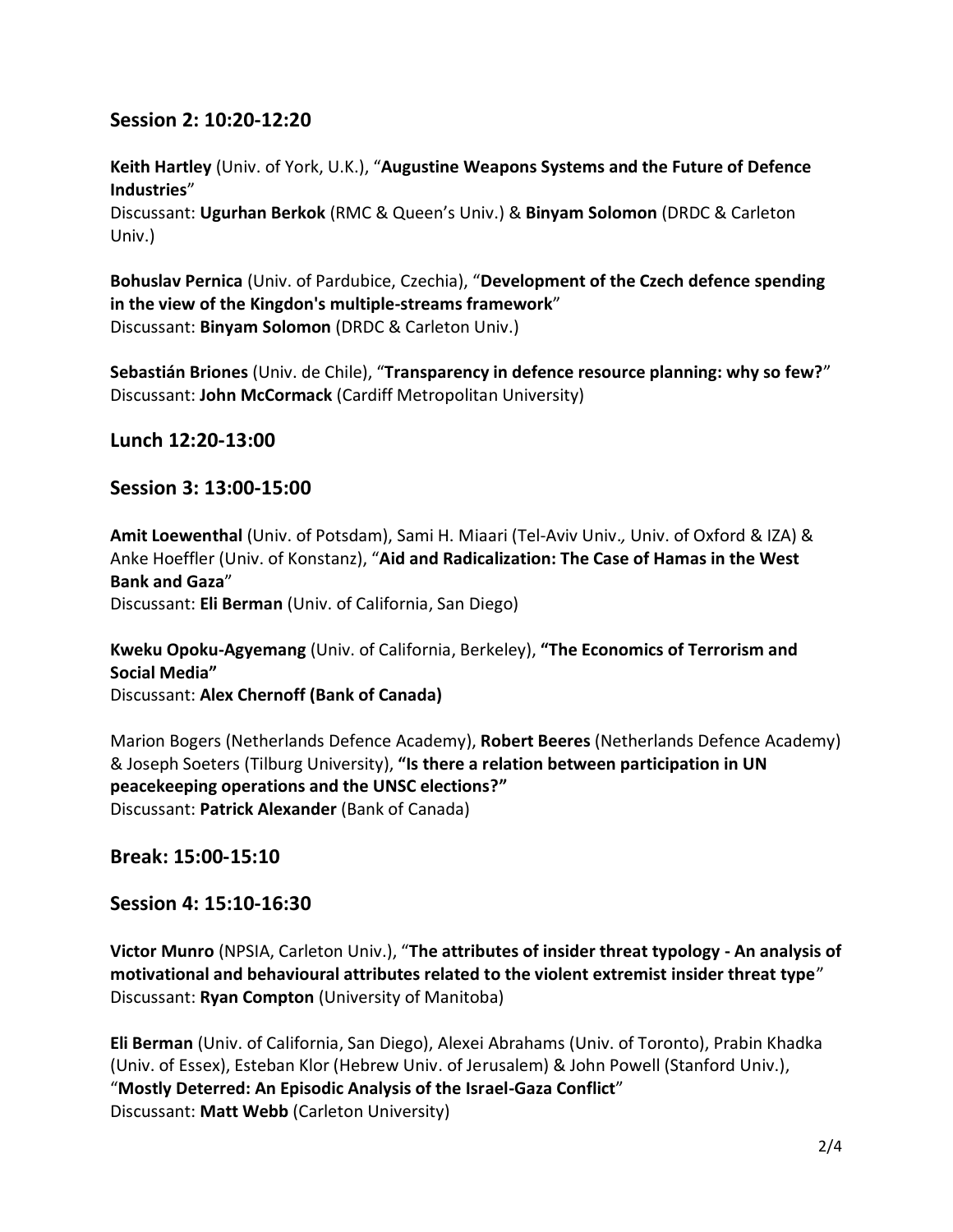## **Friday October 29 th**

## **Session 5: 8:50-10:50**

## **CDA Institute panel: Economics of Domestic Vaccine Production**

#### **Moderator**: **Charles Davies (CDA Institute)**

#### **Panelists**

**BGen Krista Brodie** (Vice-president of Vaccine Logistics & Operations, Public Health Agency of Canada)

**Robert Van Exan** (President, Immunization Policy and Knowledge Translation; Director Health and Science Policy, Sanofi Pasteur)

**Paul Grootendorst** (Leslie Dan [Faculty of Pharmacy;](http://www.pharmacy.utoronto.ca/) [School of Public Policy and Governance,](http://www.publicpolicy.utoronto.ca/) Univ. of Toronto)

**Nathalie Nye** (DG, Horizontal Integration, COVID-19 Vaccine Rollout Task Force, Public Health Agency of Canada)

**Charles Davies** (CDA Institute)

**Ugurhan G. Berkok** (RMC & Queen's Univ.)

**Break: 10:50-11:00**

#### **Session 6: 11:00-12:20**

**Anessa Kimball** (Université Laval), "**Beyond 2% - NATO partners, institutions & burden management: Theories, concepts and improved models**" Discussant: **Dane Rowlands** (NPSIA, Carleton Univ.)

**Stephen R. Nagy** (International Christian Univ., Japan & CGAI), "**Function over form: Canada's bolting-in and capabilities-led approach to QUAD-plus engagement**" Discussant: **Frank Milne** (Queen's Univ.)

**Lunch: 12:20-13:00**